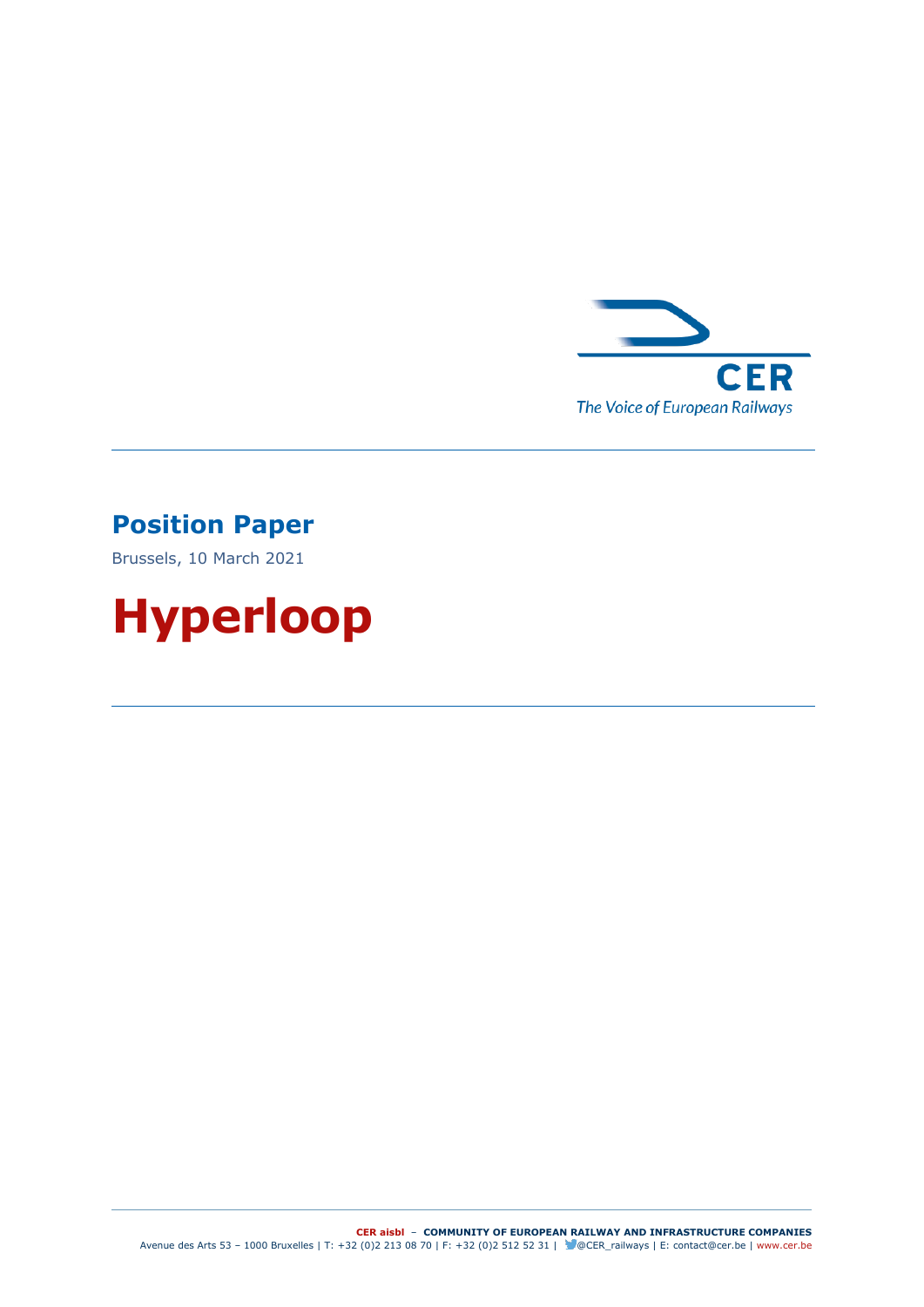

# **Hyperloop – The initial CER position**

For almost ten years, the hyperloop concept is subject to world-wide activities in which companies, researchers, and students are working in an open environment to advance the technology. The European Commission expects the emergence and wider use of hyperloop for passenger and freight services already in the near future.

Several institutional and corporate stakeholders of the European rail sector are directly or indirectly involved in ongoing hyperloop activities. They are focusing on areas of potential cooperation. However, there are also areas of potential conflicts between railways and hyperloop.

For the time being, it is still too early to elaborate a *final* CER hyperloop position as the possible implications are still not clear. In 2023, CER and its members will, therefore, reopen its internal discussions on the hyperloop concept to reflect again on this topic and to adjust its initial position by taking into account the updated knowledge available by then.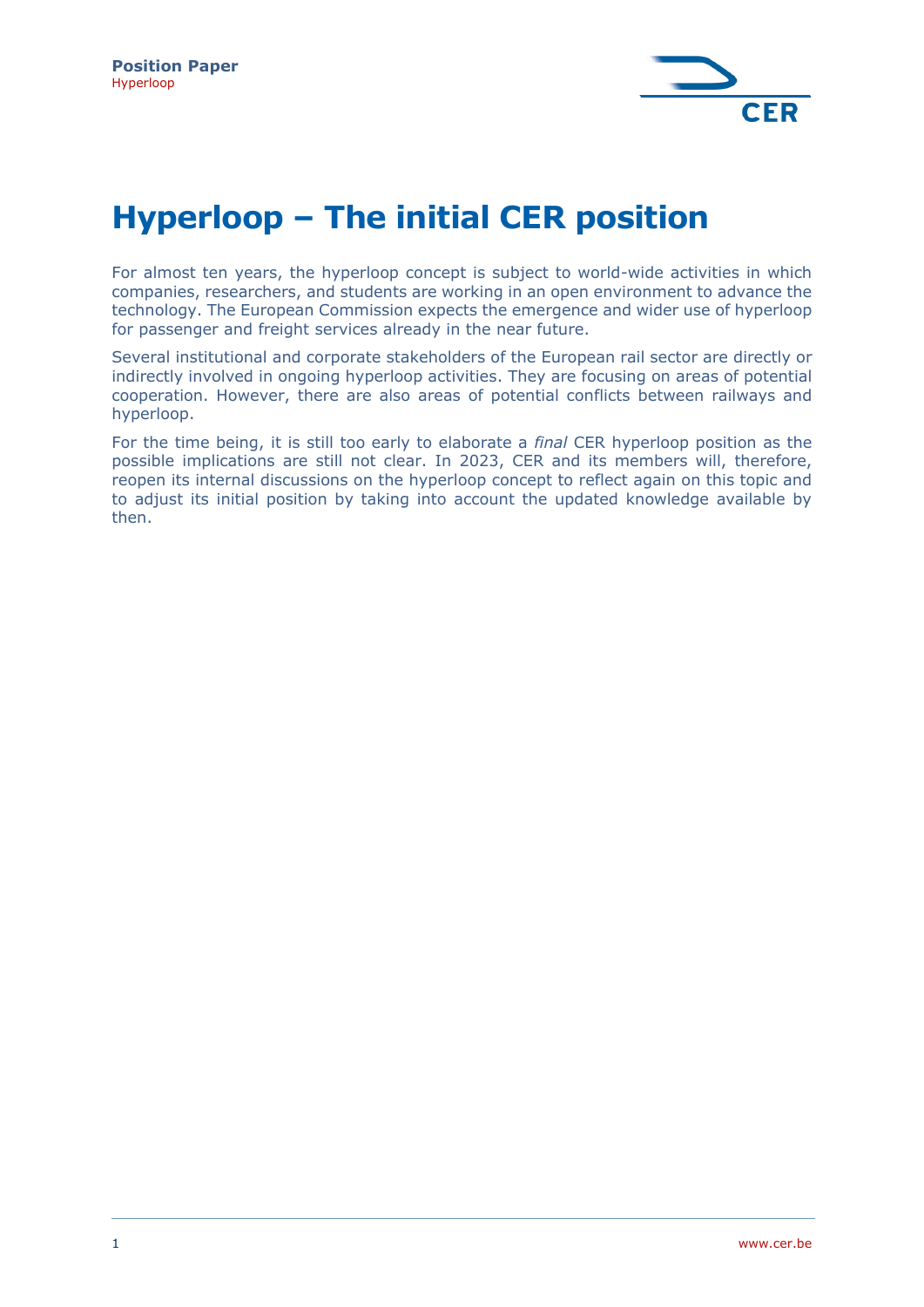

#### **1. Introductory remarks**

Hyperloop is described as a sealed tube with low air pressure through which pods travel almost free of air resistance or friction, powered and levitated by electromagnetic devices. These units are supposed to operate at aircraft speeds (up to 1'200 km/h), become more energy efficient than existing rolling-stock for high-speed rail and ensure CO<sub>2</sub> neutrality. Moreover, its operational system could allow for more flexibility compared to conventional rail services. Similar to the emergence of railways 200 years ago, hyperloop is said to have the potential of being a disruptive technology changing the way of transporting people and goods over medium to longer distances.

For almost ten years, the hyperloop concept is subject to world-wide activities in which companies, researchers, and students are working in an open environment to advance the technology. In November 2020, the first human trials were successfully carried out. Hence, public interest is increasing, and national and European institutions are closely following the fast-moving research, development and standardisation process. Commercial services for passengers and freight, possibly based on a totally new economic model, could become a reality relatively soon, possibly already by the end of this decade.

In its recently published Sustainable and Smart Mobility Strategy, the European Commission confirms the ambitious timeline. It expects the emergence and wider use of innovations like hyperloop already in the near future. As the European Commission strives to develop the EU as a prime destination for innovators, it intends to create an enabling environment supporting the piloting and deploying of game-changing technologies. This applies particularly to examples like hyperloop fostering fundamental transformation and pursuing the Commission's objectives for sustainability, digitalization, resilience, and accessibility.

At the moment, several institutional and corporate stakeholders of the European rail sector are directly or indirectly involved in ongoing hyperloop activities; either by co-funding them, by participating in ongoing projects, by acting as advisors, by hosting events like on the sidelines of the Innovation Days of the Shift2Rail Joint Undertaking in October 2020, or by launching standardisation work in CEN-CENELEC.

As the subject is gaining more and more importance, it is time for CER to take a closer look at the topic and outline its initial hyperloop position.

### **2. Areas of potential cooperation**

The conventional rail system and the hyperloop concept have several characteristics in common, e.g.:

- Hyperloop and railways are both network industries relying on the provision of a fixed land-based infrastructure. In addition, both modes of transport are technical systems with a comprehensive and distinct interface between infrastructure and the units needed for service provision.
- Technical and operational regulation as well as standardisation is key in both cases to benefit from economies-of-scale, avoid isolated operations and/or costly retroactive harmonisation efforts. Both modes of transport could benefit from proactive cooperation and standardisation.. However, a balance must be found between establishing the necessary European regulatory framework on the one hand and encouraging innovation on the other hand.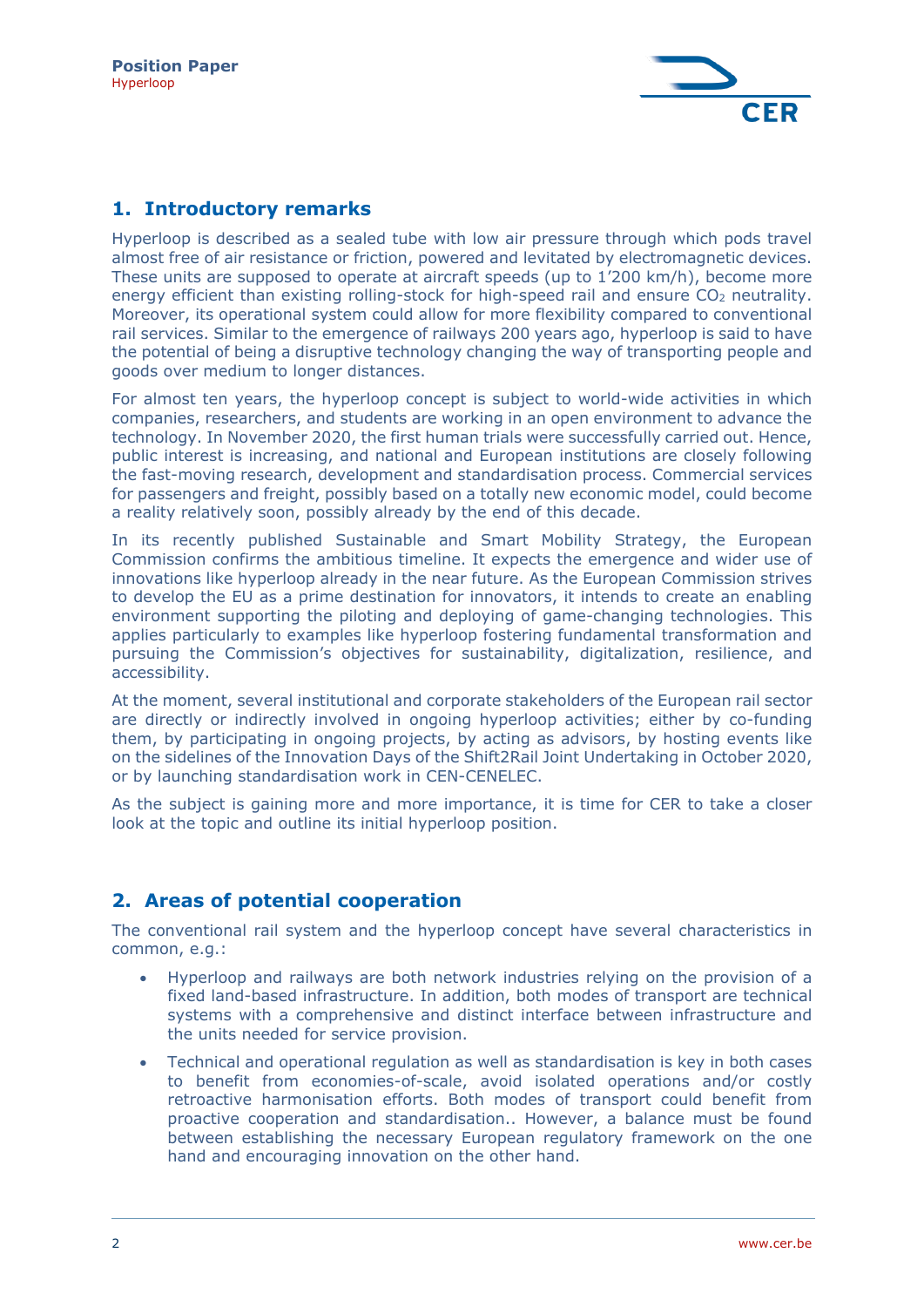

• Given the intended travel range of hyperloop, both modes of transport may have a feeder function for each other and/or other modes of transport. Therefore, hyperloop terminals should be linked to the TEN-T core and comprehensive network and share urban nodes with other modes of transport like rail to meet an increasing demand for intermodal transport chains for passengers and freight.

Representatives of the rail sector have already been in contact with hyperloop project initiators to discuss topics like interoperability, standardisation, certification, authorisation, , system safety requirements, risk analysis, sustainability, feasibility, and business cases. This bilateral sharing of information should be continued in the years to come as these exchanges may be beneficial for both sides. This applies particularly to two scenarios:

- Hyperloop infrastructure does not technically fit into existing rail infrastructure but can generate additional economic benefits to existing infrastructure.
- Parts of the hyperloop infrastructure can be obtained by upgrading the existing rail infrastructure (e.g. by using the so-called magrail technology) and by achieving additional economic benefits.

#### **3. Areas of potential conflicts**

In the second half of the  $20<sup>th</sup>$  century, rail lost a considerable part of its market share to road transport. Motorway networks were developed – in some countries even by initially using the profits of the state-owned railway companies. Given the current financial status of the rail sector, such a shift of funds is rather unlikely. However, there are areas of potential conflicts between hyperloop and railways.

- The European Commission considers hyperloop a high priority. Against the backdrop of the Green Deal, the technology is predicted to have a great future. An internal task force has been set up covering several Directorate-Generals. For CER, these activities must not have a negative impact on the resources of ongoing regulatory projects for the rail sector.
- As a rule, hyperloop projects are currently based on private funding similar to the situation of the railways in the  $19<sup>th</sup>$  century. As soon as public support is deemed to be necessary, CER calls for a clear separation of funds to avoid that financial means dedicated for the rail sector are used to support proposals from hyperloop projects.
- The railways are complying with very strict safety requirements, resulting in railways being the safest mode of land transport. In the Legal Action Plan, accompanying the recently published Sustainable and Smart Mobility Strategy, the European Commission has announced to assess the need for regulatory actions to ensure safety and security of new entrants and new technologies, such as hyperloop, in 2021. CER asks for a level playing field as the safety record of public transport must not be impaired by granting simpler market access to a new technological concept – in particular when partly sharing a common infrastructure.
- The European Union Agency for Railways (ERA) and the Shift2Rail Joint Undertaking (S2R) have been set up to work for and to cooperate with the rail sector. However, both organisations are already involved in hyperloop activities. For CER, these activities shall not impede ERA's and S2R's mandates, as long as they remain unchanged and no additional resources are provided.